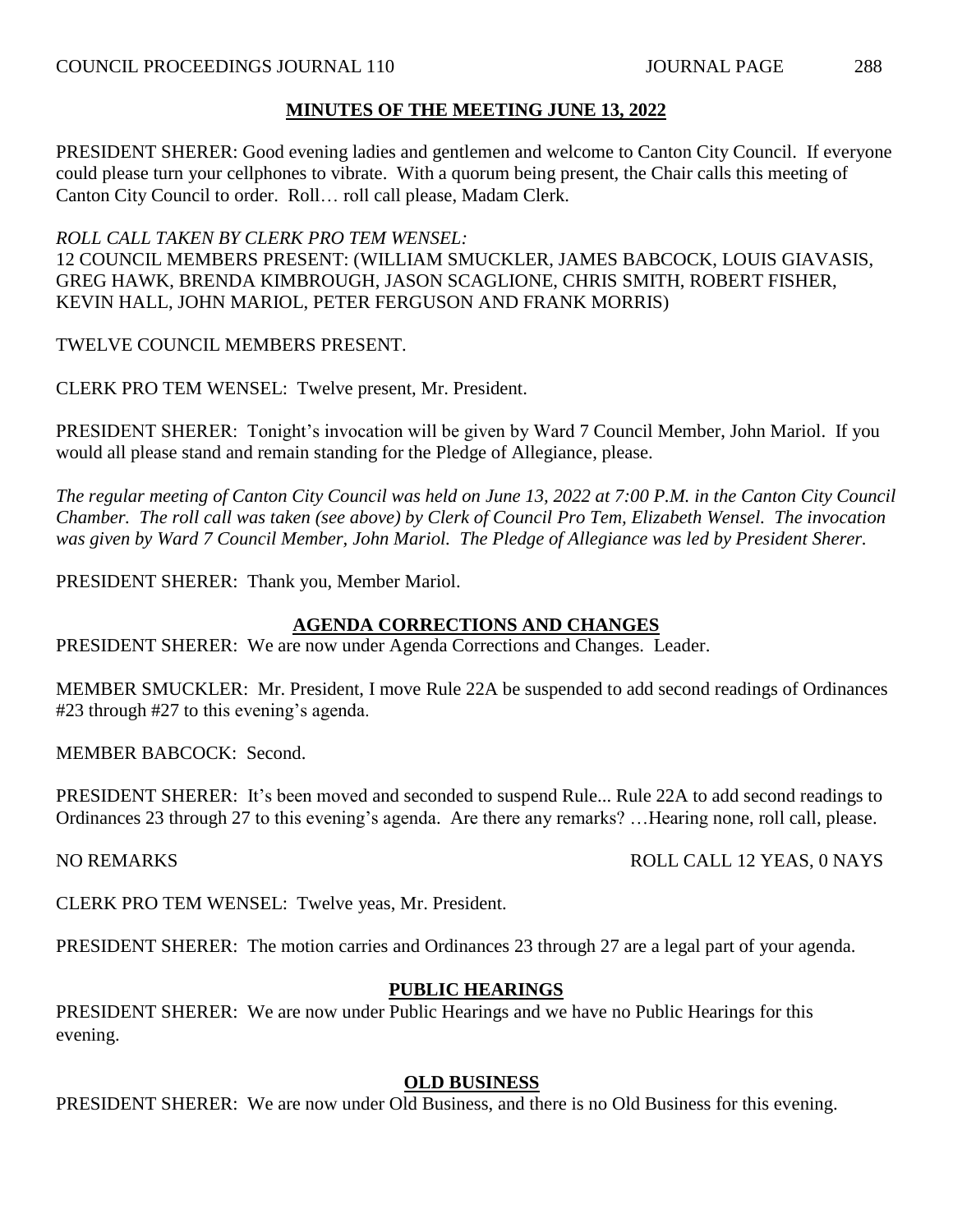#### **PUBLIC SPEAKS**

PRESIDENT SHERER: We are now under Public Speaks and we have four speakers for tonight. Our first speaker... um, and just... when everybody... the Rules for Council state that you do get three minutes to speak, and I will ask you for your name and residential address, please. And our first speaker is Mr. Chris Mack. And you're more than welcome to take the mask off, I was just gonna ask you. Mr. Mack, could you please give us your residential… your name and residential address, please.

CHRIS MACK: Yes. Um, my name is… uh, most people refer to me as C. Mack, but Chris Mack. And I'm here speaking on behalf of my father... uh, Henry Mack who lives at Cornelia and 4<sup>th</sup> Street for the last 60 years. Um, this is a… uh… uh, a revisit of the discussion that we all had together six months ago. Uh, Mr. Hall, you were not here in that meeting. Um, but six months ago we all came together and we talked about how to take the area in northeast Canton that borders between Belden and Hamilton and Tuscarawas and Georgetown, and to really emphasize that as a residential neighborhood and to not treat it as a light industrial neighborhood. And so… uh… uh, I will be the first of several speakers, but that the Genesis, that's the emphasis of what we're working… what we're here to discuss is to really work with the City in partnership, to work with our elected leaders in partnership for this to be a residential neighborhood and not a light industrial neighborhood. And what I'd now like to do is to give you an update on all the work we've been doing since our last discussion. And so again, this will be an update on the work we've been doing. Uh, the first issue that we discussed last time we were here was the Belden Avenue transmission lines that are owned by AEP, and the first discussion that Mr. Mack had was… uh, and he had two conversations actually with, at the time the City Engineer, I believe his name was Dan Moeglin, and Dan has since moved on to work with Stark Parks. But in those discussions… uh… uh, Dan was not aware as to what the actual voltage is that is going through those transmission lines. Uh, what's more, he is not aware as to what type of transmission lines those are, so they could be 100 kilowatt, they could be 250 kilowatt, they could be 500 kilowatt. Uh, and so we've continued to… to work through that. Uh, Mr. Mack also… and because we did not get an answer from Mr. Moeglin… uh, then sent another letter to Nicholas Akins, who's the CEO of AEP in Columbus. Uh, Mr. Akins has responded and that… that answer that we got was not as transparent as we'd like, and so we're gonna be following up again with AEP to get a more direct answer from AEP. Uh, Mr. Mack has also sent another letter to Jennifer Granholm, who is the U.S. Energy Secretary, to say can you send someone in to tell us, to make sure that we can be assured that those transmission lines are safe, particularly for the kids that are going to school at Belden Elementary School. And so that's are biggest concern, is are those lines safe? We don't know, and we… every time we try to get answers, we're not able to get answers, but we're continuing to follow up. The second issue that I brought up was with Belden Avenue pollution and again, we followed up with Dan Moeglin. Uh, Dan was attempting to… to work a deal with us where we would allow there to be… uh… uh, bike lanes, but we really pushed back three times to say we do not believe that there should be bike lanes where the mothers and fathers of this neighborhood would agree to have tractor/trailers going beside our kids on bike lanes. And so we… we've pushed back three times to say that we do not agree with that, that's not a good idea. We've subsequently followed up with the Ohio EPA because the pollution, the air on Belden Avenue, is actually worse today, we believe, than the air coming out of Republic Steel. And so we're… we're continuing to push with the Ohio EPA on that issue. We've also followed up with the Canton Health Department, and again we're making progress there. In addition, Mr. Mack has sent a letter to Mike Regan… Michael S. Regan, who is the U.S. EPA Administrator, and he has asked Mr. Regan if he could come in and make sure that that air is safe. The third issue, very quickly, is Republic Steel pollution. Uh, Mr. Mack has been raising that as an issue since 1977, and finally in 2017, the Ohio EPA did measure the air, they… they read it and agreed with Mr. Mack that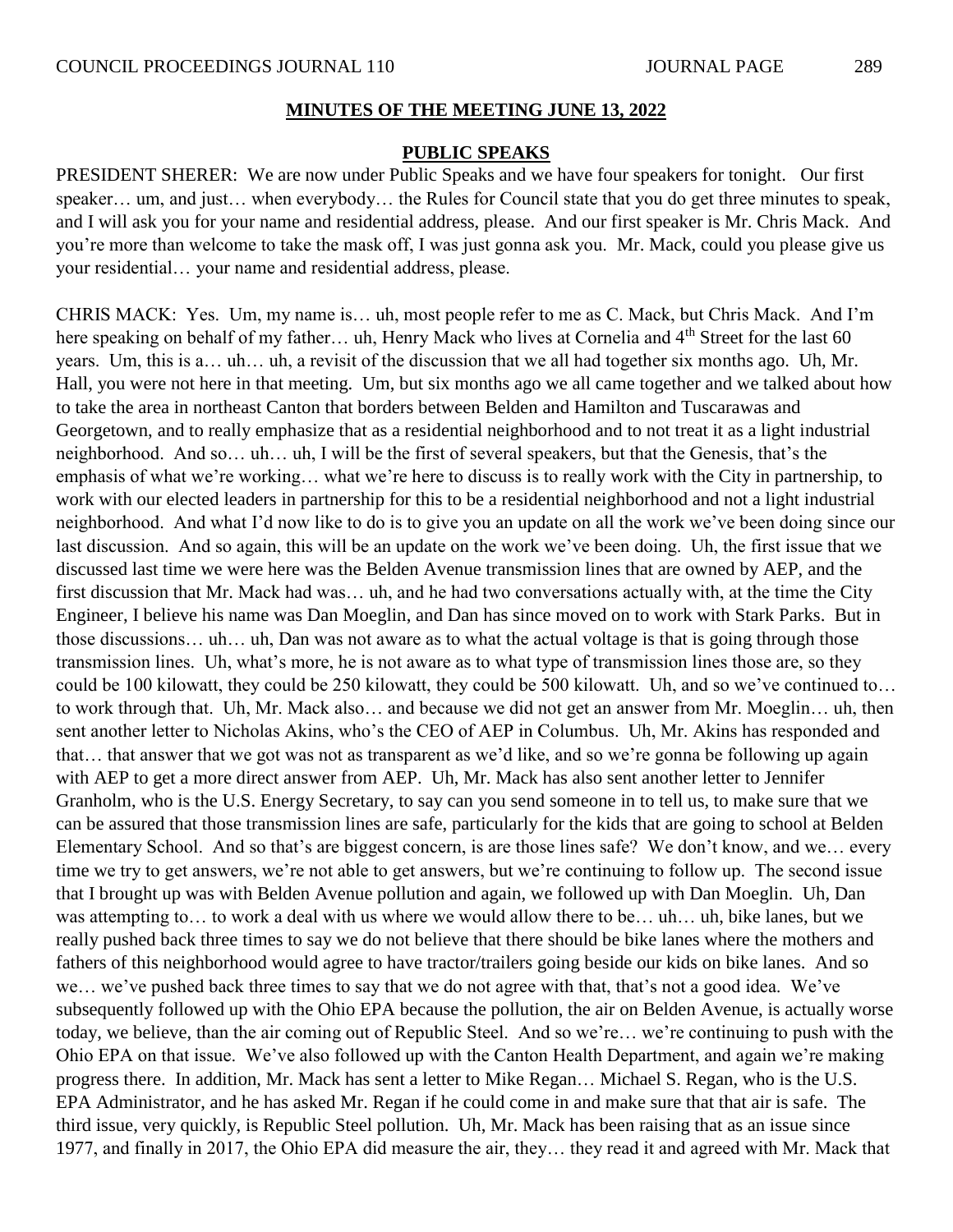that air in our neighborhood is toxic. Uh, and so subsequent from that, there have been… um… uh, additional readings. Republic Steel has been fined three times we believe, and but again, the emphasis is on making sure that that neighborhood has clean air. We've begun to go block by block, and as we've done that, it is flat out heartbreaking how many men, women and children in that neighborhood have died from cancer and asthma as a result of that air pollution. We're not ready to share with you today what that… our… our complete findings are, but there are numerous neighbors in that neighborhood that have died from air pollution.

PRESIDENT SHERER: Mr. Mack.

CHRIS MACK: Yes.

PRESIDENT SHERER: Could you please bring your remarks to a close out of respect for the other speakers, please.

CHRIS MACK: Uh, I will… I will do that. Uh… uh, I'll… I'll cut it off there. Uh, the final point I wanted to make you aware of is that Mr. Mack has also written to… uh, again Michael Regan on this issue. We are very pleased that Mr. Regan has agreed to designate that area as an overburdened minority area and is doing two things. One, they are actually working with Republic Steel. The second thing they've done is they have… uh, uh, established with the Justice Department a specific division that will go after polluters in min… minority neighborhoods. To summarize… uh, Pres… Mr. President, we would like this, our elected leaders' help in treating this neighborhood as a residential area, and not as a light commercial area. Uh, thank you so much for the time today.

PRESIDENT SHERER: Thank you. And I would encourage you to stick around after the meeting, if you could.

CHRIS MACK: Yes, sir. We will.

PRESIDENT SHERER: Thank you, thank you.

CHRIS MACK: Thank you.

PRESIDENT SHERER: Our next speaker is Mr. Theor…Theodore Johnson. Mr. Johnson. Mr. Johnson, can you please state your name and residential address, please.

THEODORE JOHNSON: He's a little taller than me. (*Adjusts the mic*) Uh, my name is Theodore Johnson. I live at 332 Freedom Avenue NE. I've lived there since 1982. Um, first of all, I am President of Affairs of the Community, which is the neighborhood that Mr. Mack was speaking of. And we've had several of our members come today, and I'd like to… for them to meet them. Wou…everybody from Affairs of the Community, would you rise. Thank you. We have several issues. One of them is Lincoln Highway, which could be an economic development advantage to the city of Canton, but I do not see where the city of Canton is taking advantage of the Lincoln Highway. There is a website out there that just showed me… um, it's called the Lincoln Highway Association, that a caravan from New York on the  $12<sup>th</sup>$  is coming down Lincoln Way to Illinois, but I don't see where anywhere they are actually going to stop in Canton. And I think that's a shame.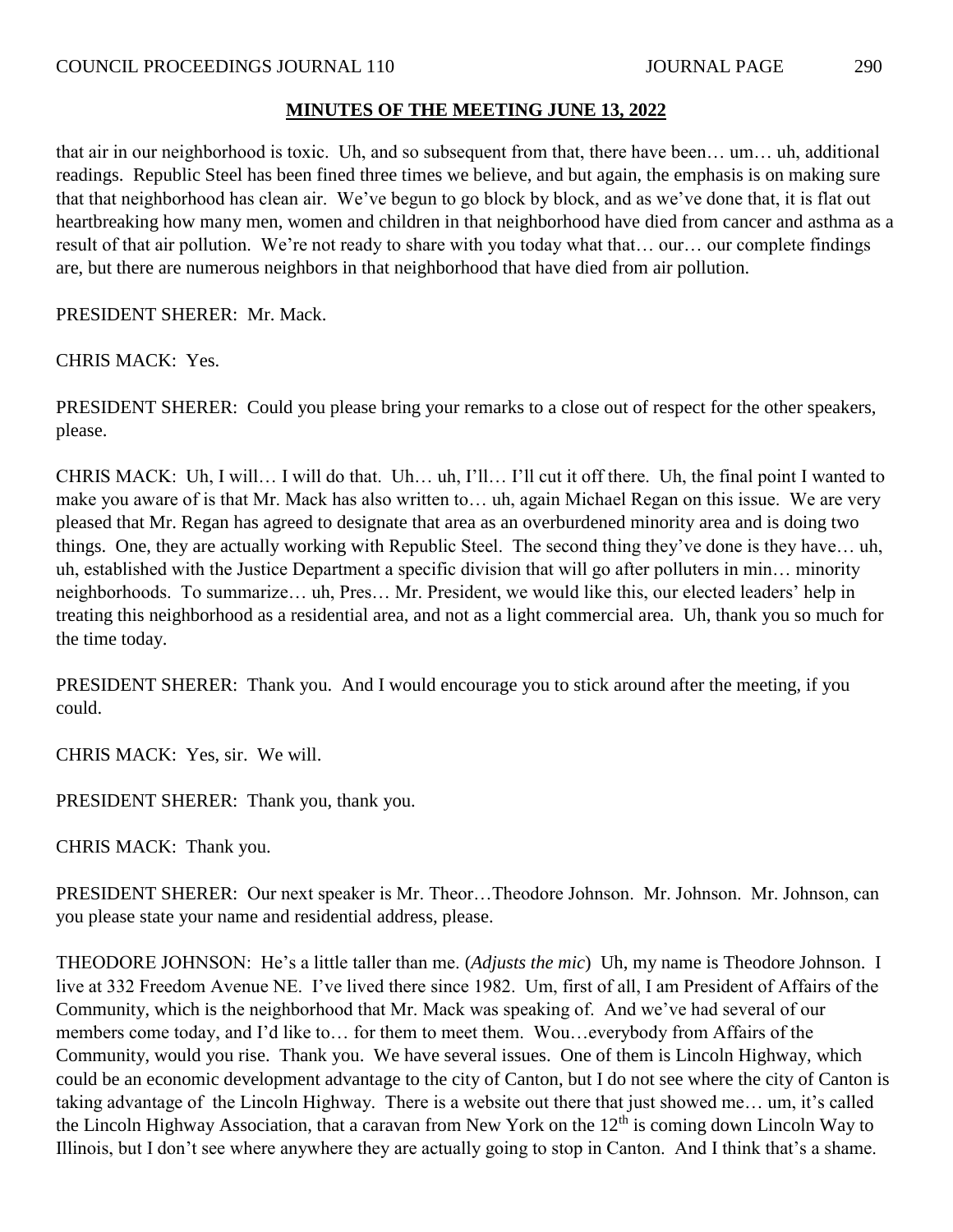Those of you that don't know, Lincoln Highway happens to be a transcontinental hil… uh, highway created in 1913 that goes from New York City to San Francisco. That was before the highway system was established. It goes through Canton. We have a few monuments that actually show that… respond to the Lincoln Highway. We've done a lot to Canton that would be really nice if we took advantage of trying to find out these groups that are coming through that aren't stopping and take advantage of them to have them stop and use some of the facilities in Canton. The other part is part of the Lincoln Highway comes through my neighborhood. It looks horrible. Why would Canton want the... a historical site to look the worst in Canton. That doesn't make any sense to me. If you… you know, if you want economic development, you should take advantage of things you have. You don't have to create this, you don't have to buy this history, it's already there. Just take advantage of it. Thank you.

PRESIDENT SHERER: Thank you, Mr. Johnson. Our next speaker is Ms. Sharon Jackson. Ms. Jackson, could you please state your name and residential address, please.

SHARON JACKSON: Yes. My name is Sharon Jackson. I live at 2421 Tuscarawas Street East, Canton, Ohio 44707.

PRESIDENT SHERER: Thank you.

SHARON JACKSON: I'm also talking about Lincoln Highway, which is East Tuscarawas Street. And I've been there for… in that area for 56 years and I don't want to move. I love my home where I'm… where I'm at. I love my house, I want to stay there. I'm a senior citizen. I live in that neighborhood and it's going… it's just a mess. As he said, it's a mess. Um, a lot of rental homes, not kept up, lawns not cut. Just trash ha… I go out every day and pick up trash in my yard. Every day. And… um, that's my complaint. We have a sign that co… when you come into the city of Canton, you're coming from Minerva, Lisbon, Minerva, East Canton and Canton Township, and I'm two blocks inside. I can step… I can walk to Canton Township from my house. But when you come into the city of Canton, you have the sign saying "Welcome to Canton," but you don't feel welcome because you come into a mess, and I just feel when you go into a city and you see a sign that says welcome, it should look like you… you're welcome to be there. I don't know why we don't get our streets cleaned like they… like they should. I… I've been told that you have to… they have a certain time to clean certain streets in the city, but that's a main corridor. That… that… when I was coming here this evening, I could look straight down East Tusc and look at the heart of Canton. You can see all the… all the tall… tall buildings, the heart of Canton. You're coming into Canton where there's the courthouse, there's Stark County Office Building, that is the heart of Canton, and to me when you come down a street like that, it shouldn't be a messy street with empty houses. Uh, it's just messy, and… and as… as he said, I don't know why we… I don't know why we can't get anything done out there. I… I reported something that was going on that I don't know why… we have a Code Department. I don't understand why they weren't checking around the city at these homes. It was a hoarder's house, and I didn't even realize it until the snow melted how bad it was over there, awful, bad, mattresses, furniture, everything outside that… that couldn't fit inside was coming out on the porch, out in the yard. I don't want to live in a neighborhood like that. I pay too much money for my home to be in that situation. I don't want to move, but if I could move my house, I would move it two blocks into Canton Township if I could. But that's my complaint, is that I don't feel that the City is as fair to homeowners as they should be. I'm a homeowner, I've been there for years. I don't think I'm getting treated fairly when I have people who own property, landlords who don't take care of the property, they either don't live here or they live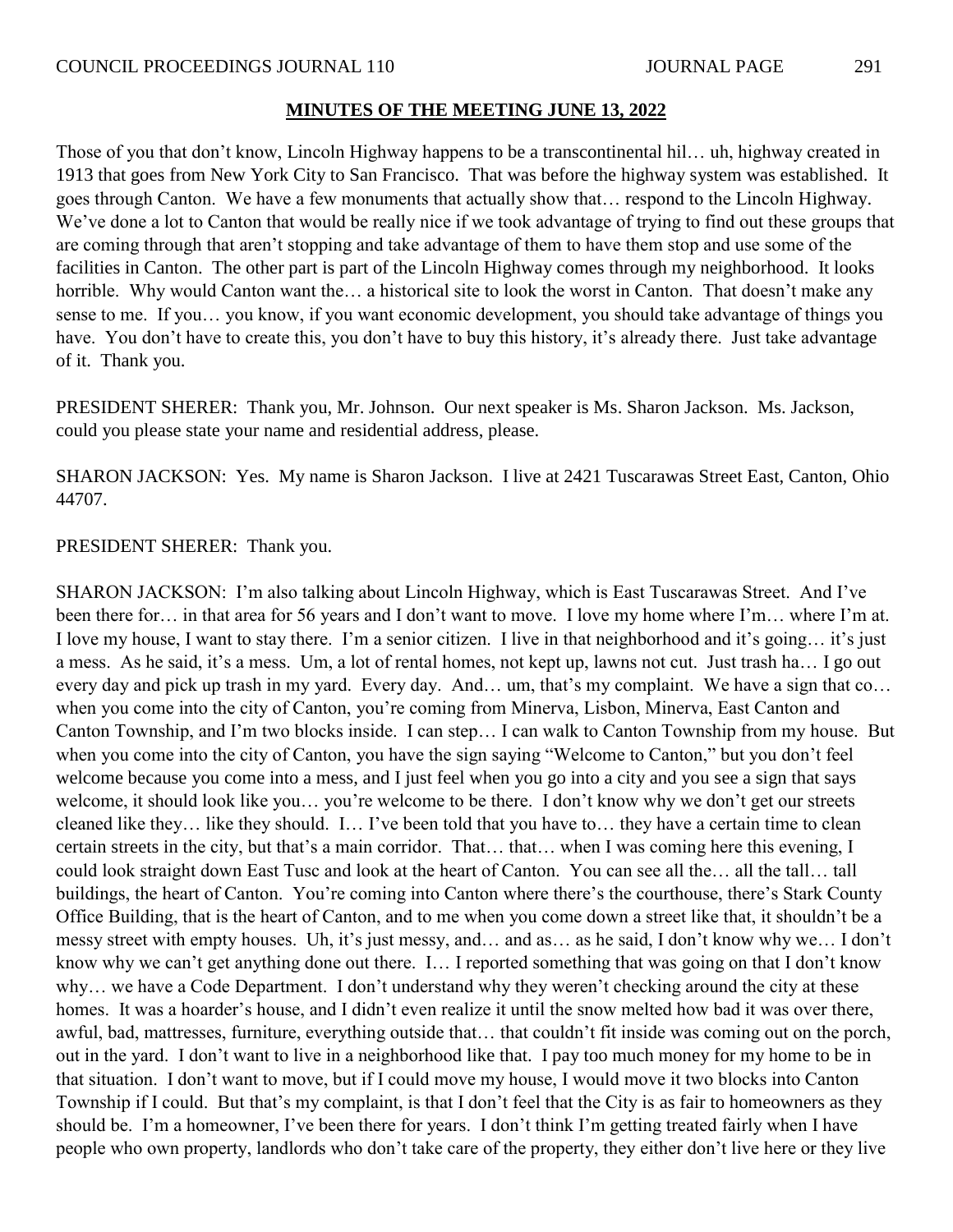somewhere else, but if they can't take care of the property, then they should have a property manager handling that property. There should be more rules for landlords, and that's my complaint. Thank you.

PRESIDENT SHERER: Thank you, Ms. Jackson. And our last speaker is… and I'm probably gonna mess this up a little bit, Anwar Ali… Alayamini (*pronounced Ala-mane-ee*)?

ANWAR ALAYAMINI: Alayamini (*pronounced Ali-amean-ee*), close enough.

PRESIDENT SHERER: Okay, close. (*Chuckles*)

ANWAR ALAYAMINI: You know, I wrote… um…

PRESIDENT SHERER: Could you please state your name and residential address, please.

ANWAR ALAYAMINI: Oh. Anwar Alayamini. The residential address is complicated, but we'll use 2417 4<sup>th</sup> Street in this instance. I wrote something to tell the Council to meet my three minutes, but it's amazing how God works. He makes conversations tie into a conversation. I was… I came here today to stop the demolition of 2417 4<sup>th</sup> Street. This building was owned by my father and my uncle. My father passed away four years ago and the building sat vacant during that time. We had some family complications and complexities which didn't allow me as his son to take ownership and fix the building, but effective April 11th, I am now the half legal owner of the property and my mother will be the half legal owner after we finish probate. I grew up here. I moved to California. I am now an investor coming from California to bring money back into Canton, back into the city, back to turn a neighborhood and bring something, whether it's a business or a youth advocate program, and to take care of the rental properties above it, and the City did not give me a chance as a new owner to present my case, to present my plan. I have spoken with so many different people before that kill date. I have spoken with directors, I have spoken with everyone that I can think of. I even hired an attorney who was not able to file the motion in time because the case is so complex with probate, we had to come up with three additional documents… or two additional documents, and my motion to stay won't be submitted until Wednesday. I don't want to wait until Wednesday to see my dad's building be demolished. My father, before he died, owns a mosque at 1300 7<sup>th</sup> Street in Councilman Hawk's ward. If you drive by that mosque, it is well kept, it's well taken care of. My father has put people in place directing that mosque that gives back to the community that are not only just Muslims, but also non-Muslims. We're good people. We take care of our stuff. Unfortunately, my dad passed away and I was put in a bad situation. All I'm asking is that the City gives me a chance to not only rectify and repair the code violations, but also sit with me so we can talk about a bigger plan of what I could bring into the building intentionally that might help that neighborhood, that might help the kids that walk by that neighborhood. The other day when I was trying to clean up as much as I could, a girl was walking barefoot and I talked with her for 45 minutes because her mom kicked her out of the house and she didn't know where to go. I'm trying to make a difference here, and I feel like the City is not allowing me to make a difference because they don't know who I am and they don't believe me. So give me a chance. Don't demolish the building and allow for a piece of land to just sit there and sit empty for years to come. It's not fair to the community, it's not fair to me, it's not fair to my father or my mother and my sister. That's all I ask for.

PRESIDENT SHERER: Thank you and I would encourage you to stick around after the meeting.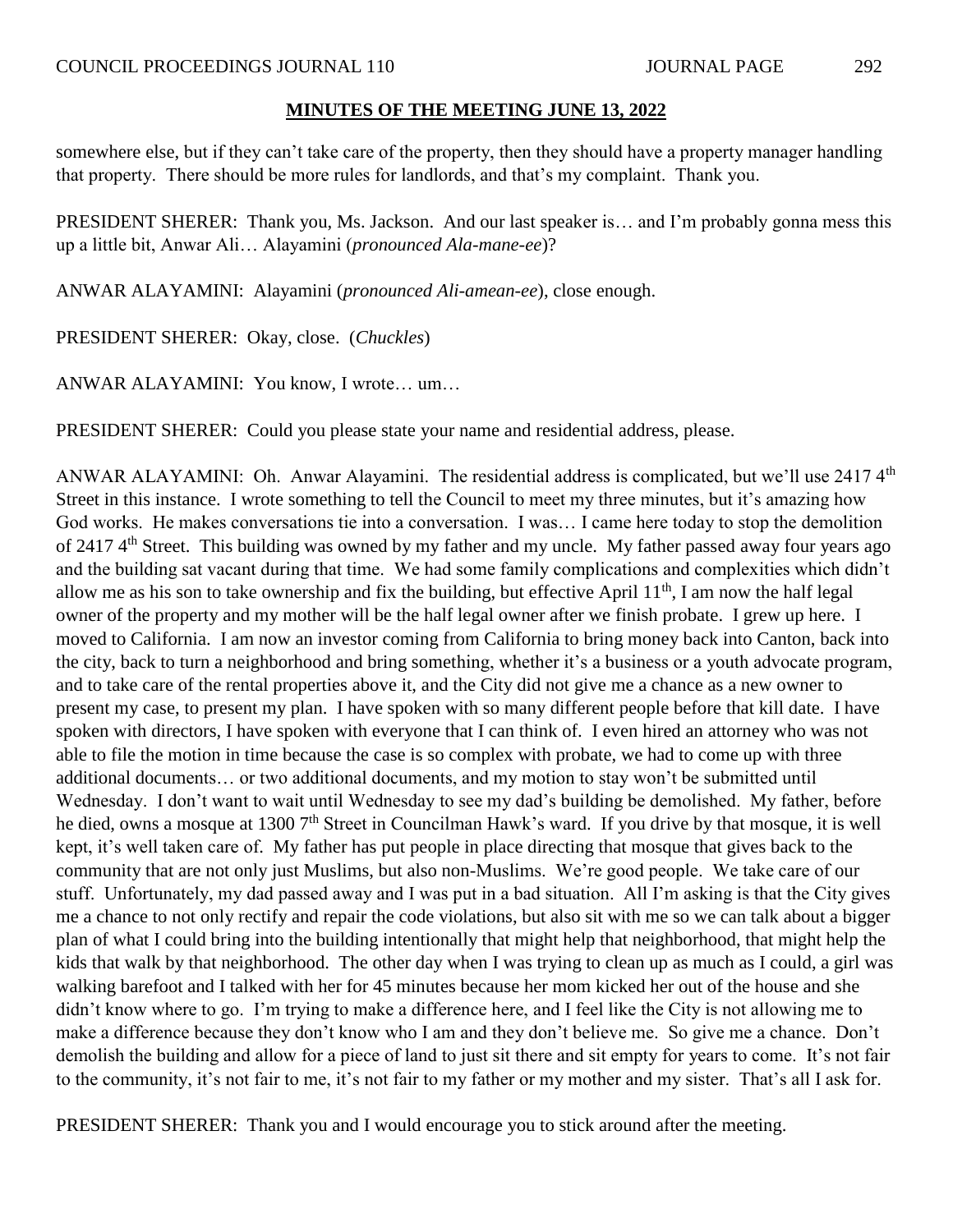ANWAR ALAYAMINI: Thank you.

PRESIDENT SHERER: Thank you.

#### **INFORMAL RESOLUTIONS**

PRESIDENT SHERER: We are now under Informal Resolutions and we have one for this evening. Madam Clerk, would you please read Informal Resolution #1, by title.

1. COUNCIL-AS-A-WHOLE: HONORING JOE PALMISANO FOR HIS WORK IN POLAND WITH UKRAINIAN REFUGEES. – ADOPTED

PRESIDENT SHERER: Leader.

MEMBER SMUCKLER: Mr. President, may I have that read, please.

PRESIDENT SHERER: Madam Clerk.

CLERK PRO TEM WENSEL: An Informal Resolution respectfully submitted by Canton City Council on this 13th day of June, 2022. **Whereas**, Joe Palmisano is a semi-retired business owner, former football coach, broadcaster for WHBC and, in 2019, traveled to China to compete in International Kung Fu; and **Whereas**, On March 19, 2022, Joe flew to Warsaw Poland to help Ukrainian refugees. He drove to Medyka, Poland where the majority of Ukrainians were crossing the border seeking help; and **Whereas**, In order to communicate with the Ukrainian refugees, Joe used a translator app on his cell phone and was able to provide them with companionship, trust, money, food and supplies; and **Whereas**, Joe helped approximately 150 people in Poland, and still today continues to communicate with some of the refugees; and **Whereas**, Joe Palmisano is married to his lovely wife, Kirby, and is a prostate cancer survivor. **Now Therefore Be It Resolved:** That we, the Members of Canton City Council, do hereby go on record recognizing **Joe Palmisano** for his heroism and unselfish acts of kindness to the Ukrainian refugees. (*Applause*)

PRESIDENT SHERER: Leader.

MEMBER SMUCKLER: Mr. President, I move we adopt the Resolution.

MEMBER BABCOCK: Second.

PRESIDENT SHERER: It's been moved and seconded to adopt Informal Resolution #1. Are there any remarks? …Hearing none, by voice vote, all those in favor, signify by saying aye. Those opposed no.

NO REMARKS RESOLUTION #1 PASSED UNANIMOUSLY BY VOICE VOTE

PRESIDENT SHERER: The ayes have it, the motion carries and Informal Resolution #1 is adopted. Leader.

JOE PALMISANO: Thank you all.

MEMBER SMUCKLER: I got Joe… I got Joe here by a little deception. Um, because… and you gotta come back up here. (*Laughter*) The guy's in the media and he doesn't even know.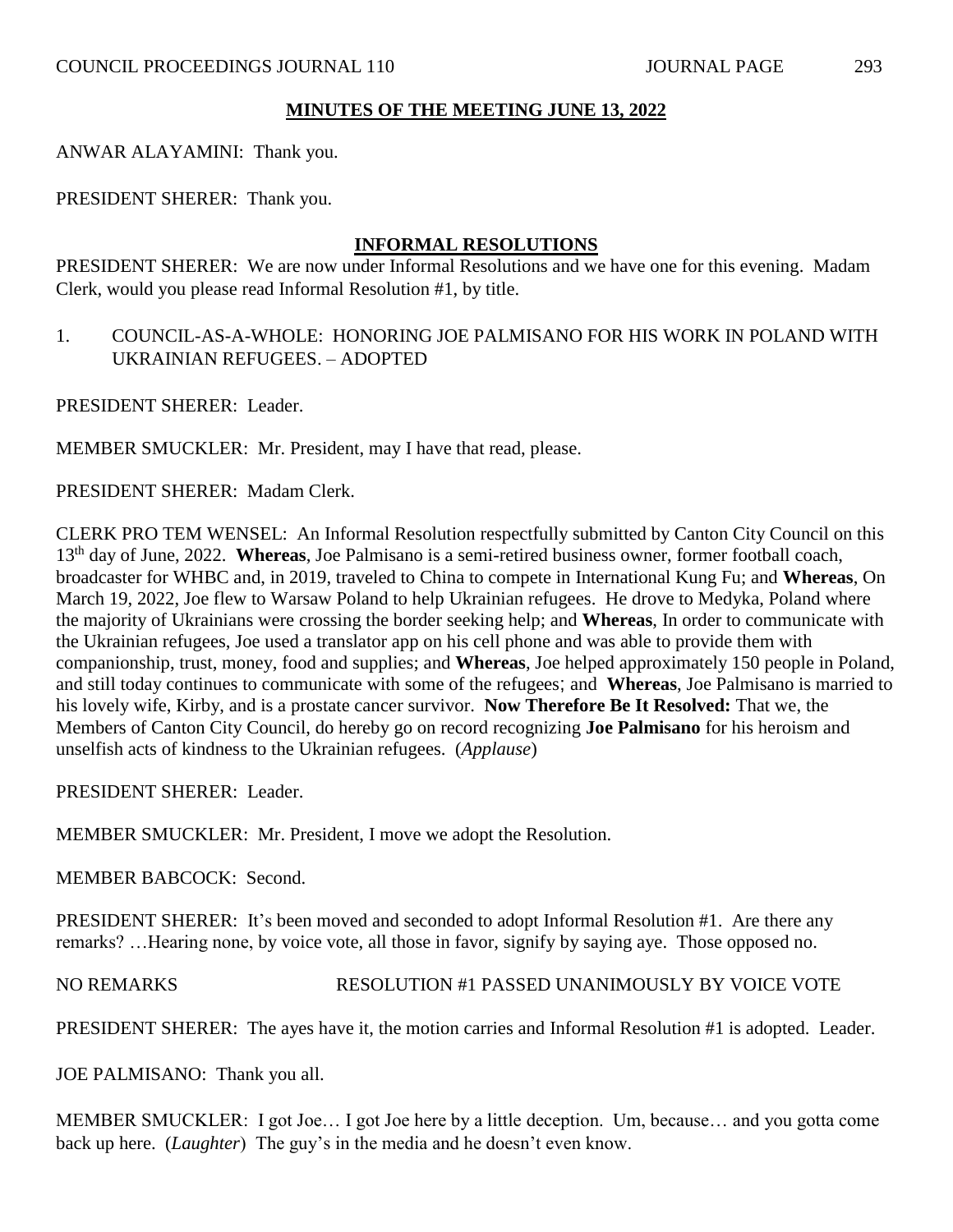JOE PALMISANO: I don't… I… I'm shocked.

MEMBER SMUCKLER: You know, it's too often where somebody says, somebody should do something about that. Somebody should take care of that. Here's a guy who climbed on a plane, not knowing anyone, and took care of it. It's an incredible story. I've been trying to get some families adopted out of the Ukraine. I've talked to numerous people. I've even offered jobs out of my business. It's tough to do because we're not accepting Ukraine refugees right now. But it's really something for someone to get on a plane and go over there and spend their money, their time, their effort. Somebody saw something wrong and they took care of it, and Joe, I can't say enough good things about what you've done in this world to make it a better place to live.

JOE PALMISANO: Thank you.

#### MEMBER SMUCKLER: Thank you. (*Applause*)

JOE PALMISANO: I… uh, this… this… this whole thing was… was all God. Um, picking up and telling my wife I'm... I was with no organization, I knew nobody there. I flew to Warsaw, I rented a car, got ripped off on the car by the way, and then drove four hours to Medyka where the refugees were coming across. Had no idea what I was going to do, found a shopping cart, started walking, went through check points, Polish, Ukraine, into Ukraine about a mile or two into a village with a shopping cart that I borrowed from a local shopping… uh, shopping area, and carried people's luggage back across and… and whole families across the border and made them a vow that I would be with them for the whole time. Um, I did that for two weeks until I couldn't go anymore. My wife and I are still supporting two families in Italy right now, four children, two adults. No men, the men are all fighting. Um, they don't know daily if they're going to make it. I've made a vow to them that I'm going to be there when they go back to help them rebuild, and I'm going to. But the one thing I… I learned from that is that same… that same attitude has to be brought back here. Um, there are so many things I want to do in this community. Uh, God has blessed me with the means to do some of these things, and there are so many young people that I want to reach. I spent 18 years coaching college football. Um, I've been… I've been everywhere in the country recruiting and doing those things. I want to work in Canton. I… I heard all the things, you know, people struggle, people are struggling. Young people don't have a place to play. Um, you know, and I'm… I'm reaching out to all of you saying whatever you need from me, whatever I can do to help. I'm 69 years old. I'm a cancer survivor. God has blessed me and he has laid it on my heart to help. So anything you need in your communities, anything that we can do… I already believe that… like Whispering Grace Horses is… is an unbelievable place. They have… they have a horse farm out there where they take thousands of people. Um, young people, and they also have a… uh, Freedom Farms which is across the way which is for veterans, police veterans, army veterans. It would be a great place to bring young people, maybe first time offenders, maybe people that are going through… that are struggling with, you know, do I…. if I don't have anything to do, do I become part of a gang, or do I get into drugs or do I do this. And you would be amazed what can happen to a young person or an old person when they're around horses. When they see and they get to train horses and they get out there. I'm willing to… to open up a whole other wing out at Whispering Grace and talk to Bill and Marcia Shearer and say, let's bring first time offenders out. Let's bring young people who are on the edge, and bring them out there and work with them. I love this community. I've been here 20 years now, in Stark County. Uh, there is no better place in the entire country than the… than here. The people in Stark County… I've lived in ten different states and I've been all over the place. There's no better people than the people of Stark County. If you ask for something to happen, it happens. And so I want to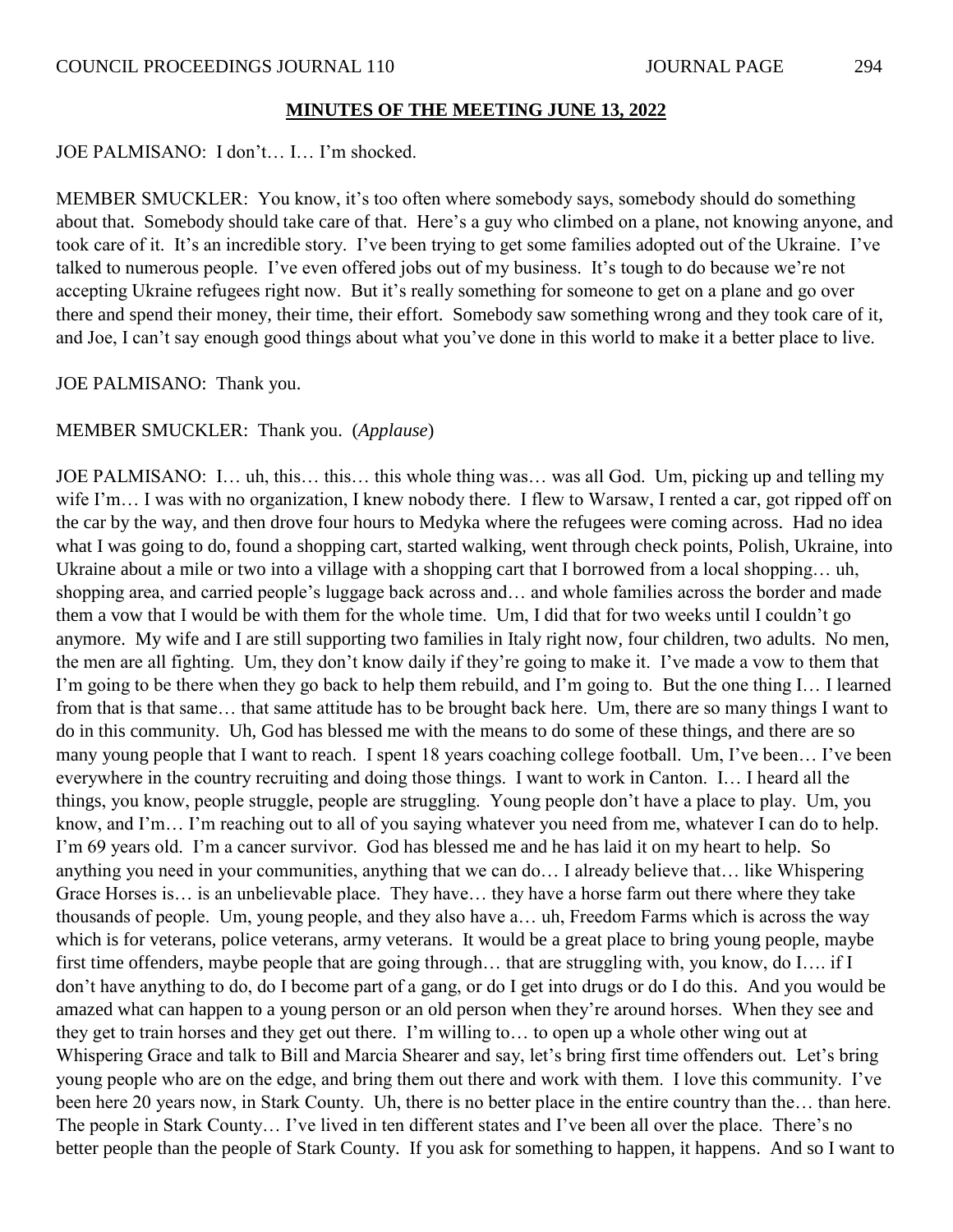get back, and I thank you so much for this. I don't deserve this, but I thank you so much for this. I really do. (*Applause*)

PRESIDENT SHERER: We're now… want to continue on with Communications? We can take care of that here in a little bit, Bill, if you want to.

MEMBER SMUCKLER: Yeah, uh… (*Brief pause*)

PRESIDENT SHERER: Unless you want to do it under Miscellaneous Business.

MEMBER SMUCKLER: Uh, so he doesn't leave? (*Chuckles*) Let's do it now.

PRESIDENT SHERER: That's fine. Just… Bill, let's just take care of it right now. That's fine.

MEMBER SMUCKLER: I'd like to introduce someone else to the audience this evening. Um, Ethan Moorhead, would you please stand. You're going for your Eagle Scout, is that why you're here tonight?

ETHAN MOORHEAD: Yes…(*inaudible*). (*Applause*)

MEMBER SMUCKLER: That's something to be very proud of. Thank you.

PRESIDENT SHERER: And thank you for coming this evening.

# **COMMUNICATIONS**

PRESIDENT SHERER: Alright, we are now under Communications. Let the journal show that all Communications are received as read.

# *NOTE: ALL COMMUNICATIONS WHICH FOLLOW, LISTED BY AGENDA TITLE, ARE ON FILE IN THEIR ENTIRETY IN THE COUNCIL OFFICE.*

- 2. STATEMENT OF SERVICES FOR REGENT AVE NE CITY SERVICE CENTER CHAIRMAN MARIOL.
- 3. ADOPT ALTERNATIVE TAX BUDGET FOR FISCAL YEAR ENDING 12/31/23 FIN DIR **CROUSE**
- 4. TRF OF FUNDS FOR WRF ELECTRICAL IMPROVEMENTS FIN DIR CROUSE
- 5. NEW PERMIT FOR JACSCHU ENTERPRISES LTD @ 601 CLEVELAND AVE NW 3RD FLOOR LIQUOR CONTROL DIV (OH)
- 6. TRF PERMIT FROM MARK & FRANCES MILLS TO MARKS TAVERN LLC @ 1652 BRYAN AV SW 1ST FL FRONT - LIQUOR CONTROL DIV (OH)
- 7. HALL OF FAME VILLAGE STADIUM PACE FINANCING MAYOR BERNABEI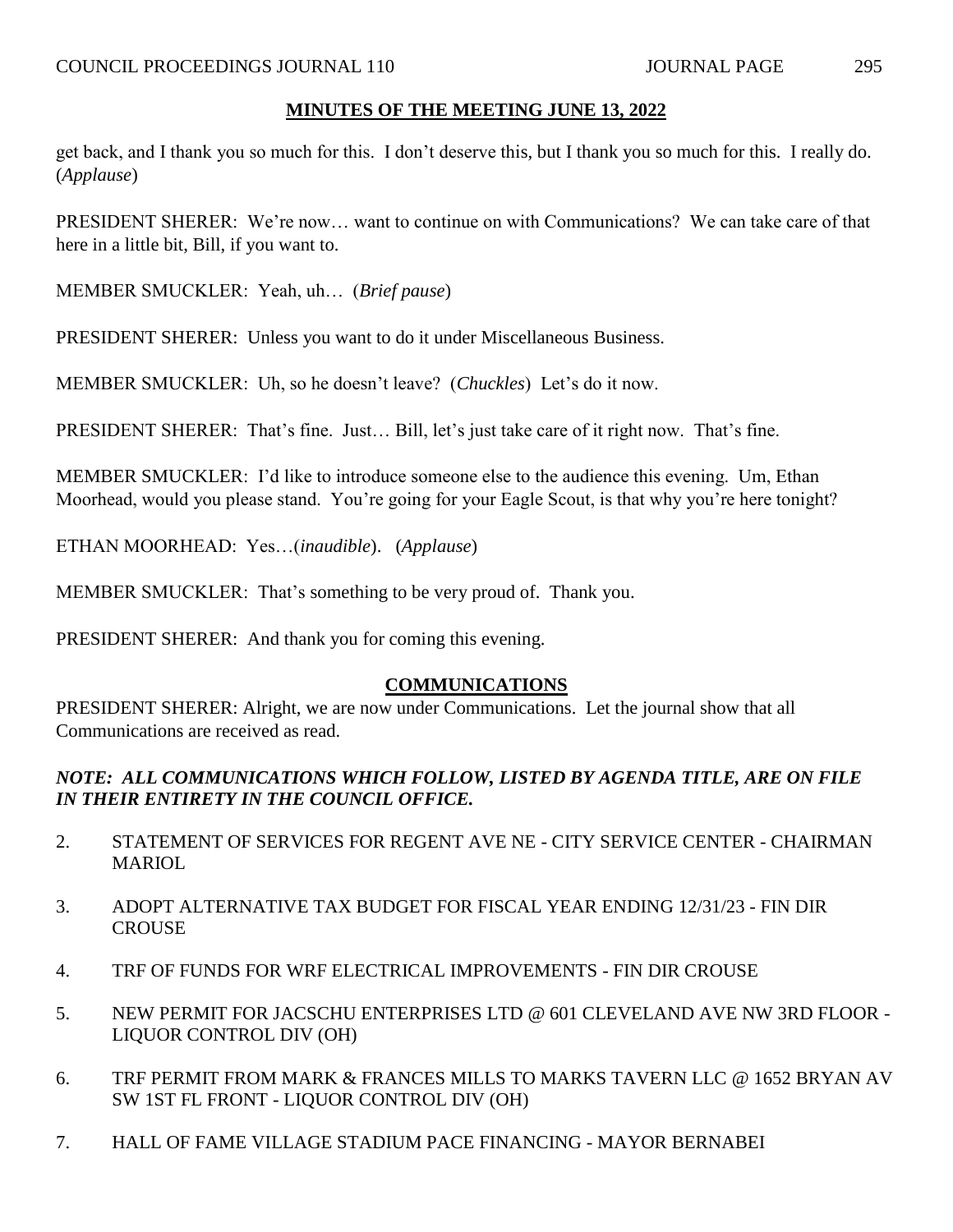- 8. CANTON MEMORIAL CIVIC CENTER FACILITY NEEDS AND CONDITION ASSESSMENT STUDY - PLANNING DIR ANGUS
- 9. RPT OF DEPOSITS AND PAY-INS TO AMBULANCE LOCK BOX FOR MAY 2022 POLICE CHIEF GABBARD
- 10. USPCA AKC REUNITE K9 GRANT SAF DIR PERRY
- 11. WAIVING REQUIREMENT OF CITY RESIDENCY AND AUTH STARTING ANNUAL SALARY FOR SHERICE L. FREEMAN FOR DIR OF COMMUNITY DEV - SERV. DIR. HIGHMAN
- 12. COMPARATIVE REPORT OF CASH RECEIPTS AS OF 4/30/22 TREASURER PEREZ
- 13. RPT OF PARKING METER REVENUE FOR MAY 2022 TREASURER PEREZ
- 14. RPTS OF BANK RECONCILIATIONS AND OUTSTANDING INVESTMENTS AS OF 5/31/22 TREASURER PEREZ
- 15. AUTH AUDITOR TO PAY MORAL OB TO FIRST DATA CORPORATION FOR CREDIT CARD MERCHANT SERVICES - TREASURER PEREZ

# **ORDINANCES AND FORMAL RESOLUTIONS FOR FIRST READING**

PRESIDENT SHERER: We are now under Ordinances and Formal Resolutions for their First Reading. Madam Clerk, would you please begin with Ord… Ordinance #16.

#### *NOTE: PRESIDENT SHERER CALLED UPON CLERK PRO TEM WENSEL TO READ ORDINANCES #16 THROUGH #22 FOR THEIR FIRST READING BY TITLE AS REQUIRED BY STATE LAW, AS FOLLOWS:*

O#16. (1<sup>ST</sup> RDG) AN ORDINANCE ESTABLISHING THE HALL OF FAME VILLAGE COMMUNITY ENTERTAINMENT DISTRICT AND DESIGNATING CERTAIN PROPERTY LOCATED IN THE CITY OF CANTON, OHIO, AS A COMMUNITY ENTERTAINMENT DISTRICT PURSUANT TO OHIO REVISED CODE SECTION 4301.80; AND DECLARING THE SAME TO BE AN EMERGENCY Referred to Community & Economic Development Committee

# **PUB HRG 7/11/22 @ 7:00 PM**

- O#17. (1<sup>ST</sup> RDG) AN ORDINANCE AMENDING APPROPRIATION ORDINANCE NO. 68/2022; AND DECLARING THE SAME TO BE AN EMERGENCY (\$185,000.00 APPROP TRF FR 5410 206006 COLLECTION SYSTEMS DEPARTMENT – OTHER TO 5410 206323 VIOLA ESTATES SANITARY SEWER PROJECT, GP 1336 – OTHER) Referred to Finance Committee
- O#18. (1<sup>ST</sup> RDG) AN ORDINANCE AUTHORIZING THE MAYOR OR DIRECTOR OF PUBLIC SERVICE TO ADVERTISE, RECEIVE BIDS, AWARD AND ENTER INTO CONTRACT FOR THE PURCHASE OF ONE (1) CLOSED CIRCUIT TELEVISION CAMERA VAN FOR THE COLLECTION SYSTEMS DEPARTMENT; OR TO ALTERNATIVELY PURCHASE SAID VEHICLE PURSUANT TO ANY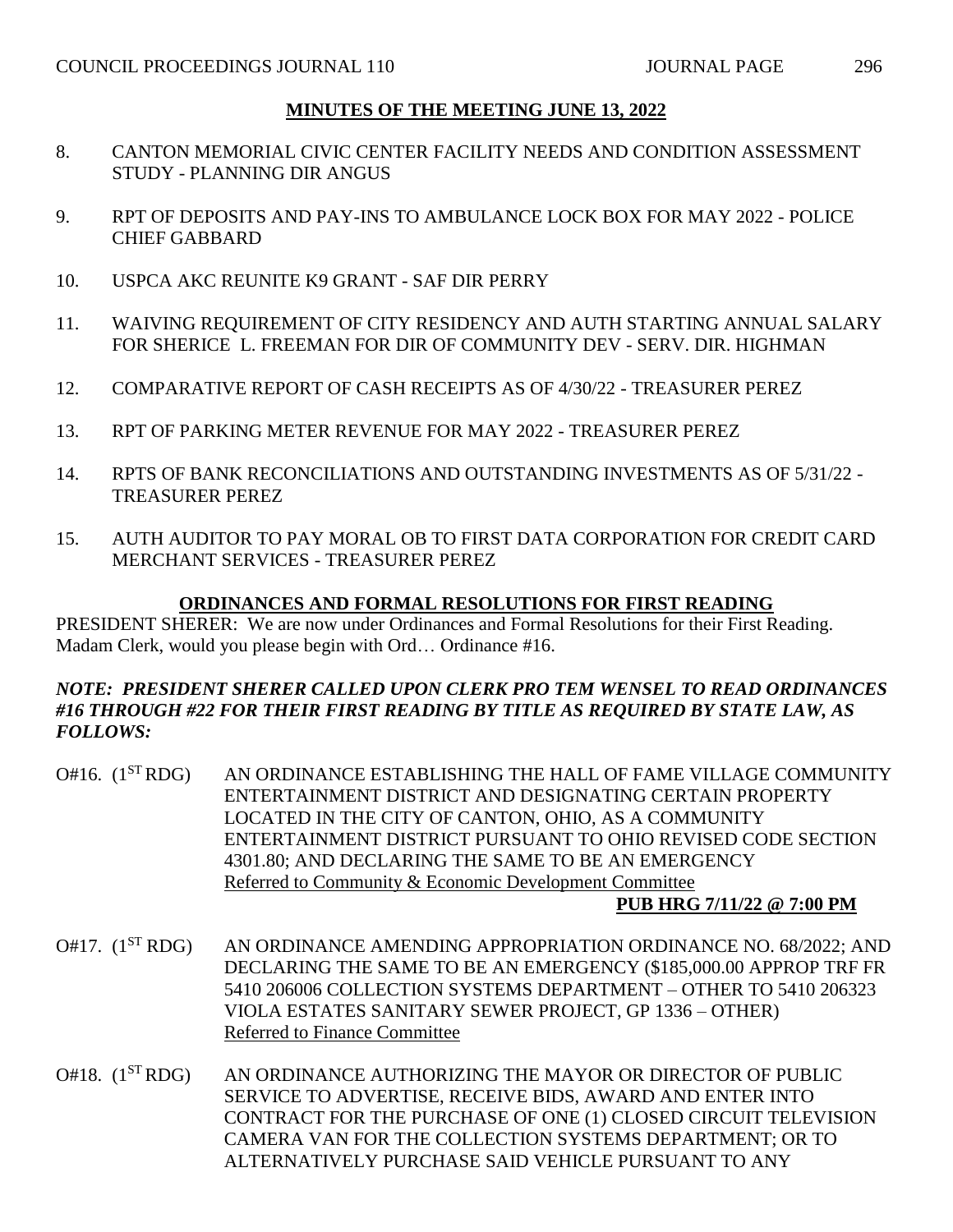COOPERATIVE PURCHASING AGREEMENT AUTHORIZED BY LAW; AND DECLARING THE SAME TO BE AN EMERGENCY Referred to Public Property Capital Improvement Committee

- $O#19.$   $(1^{ST}RDG)$  AN ORDINANCE AMENDING SECTION 919.04, RESPONSIBILITIES OF CITY AND PROPERTY OWNERS AND SECTION 919.06, APPLICATION PROCEDURES OF CHAPTER 919 OF THE STREETS, UTILITIES AND PUBLIC SERVICES CODE Referred to Judiciary Committee
- O#20. (1<sup>ST</sup> RDG) AN ORDINANCE AUTHORIZING THE DIRECTOR OF PARKS AND RECREATION IN CONJUNCTION WITH THE MAYOR OR DIRECTOR OF PUBLIC SERVICE TO ADVERTISE, RECEIVE BIDS, AWARD AND ENTER INTO ALL CONTRACTS NECESSARY FOR THE WEIS PARK TENNIS COURT RECONSTRUCTION; ALTERNATIVELY ENTER INTO ALL CONTRACTS NECESSARY FOR SAID PROJECT; AUTHORIZING THE AUDITOR TO PAY ALL MORAL OBLIGATIONS FOR CONTRACT CHANGE ORDERS; AND DECLARING THE SAME TO BE AN EMERGENCY Referred to Parks & Recreation and Finance Committees
- O#21. (1ST RDG) **ADOPTED AS ORDINANCE NO. 141/2022** A RESOLUTION APPROVING THE STATEMENT OF SERVICES TO BE PROVIDED TO THE PROPERTY OWNERS IN THE REGENT AVE NE – CITY SERVICE CENTER ANNEXATION AREA, THE APPROXIMATE DATE SERVICES WILL BE PROVIDED, PROCEDURE TO RECONCILE INCOMPATIBLE ZONING USES UPON ITS BEING ANNEXED TO THE CITY OF CANTON, OHIO; AND DECLARING THE SAME TO BE AN **EMERGENCY** Referred to Annexation Committee
- O#22. (1ST RDG) **ADOPTED AS ORDINANCE NO. 142/2022** AN ORDINANCE WAIVING THE REQUIREMENT OF CITY RESIDENCY CONTAINED IN ORDINANCE NO. 100/2011 AND AUTHORIZING A STARTING ANNUAL SALARY FOR SHERICE L. FREEMAN OF \$95,800.00 FOR THE POSITION OF DIRECTOR OF COMMUNITY DEVELOPMENT; AND DECLARING THE SAME TO BE AN EMERGENCY Referred to Personnel Committee

CLERK PRO TEM WENSEL: Mr. President.

PRESIDENT SHERER: At this time the Chair would declare an in-house recess for the Annexation and Personnel Commit… Committees to meet in regards to Ordinances 21 and 22 on your agenda this evening. You are now in recess.

# *(COUNCIL RECESSED AT 7:38 PM FOR THE ANNEXATION AND PERSONNEL COMMITTEES TO DISCUSS ORDINANCE #21 AND ORDINANCE #22; RECONVENED AT 7:46 PM)*

PRESIDENT SHERER: Council is reconvening after the recess. Leader.

MEMBER SMUCKLER: Mr. President, I move we suspend Rule 22A to add Ordinances 21 and 22 back to this evening's agenda.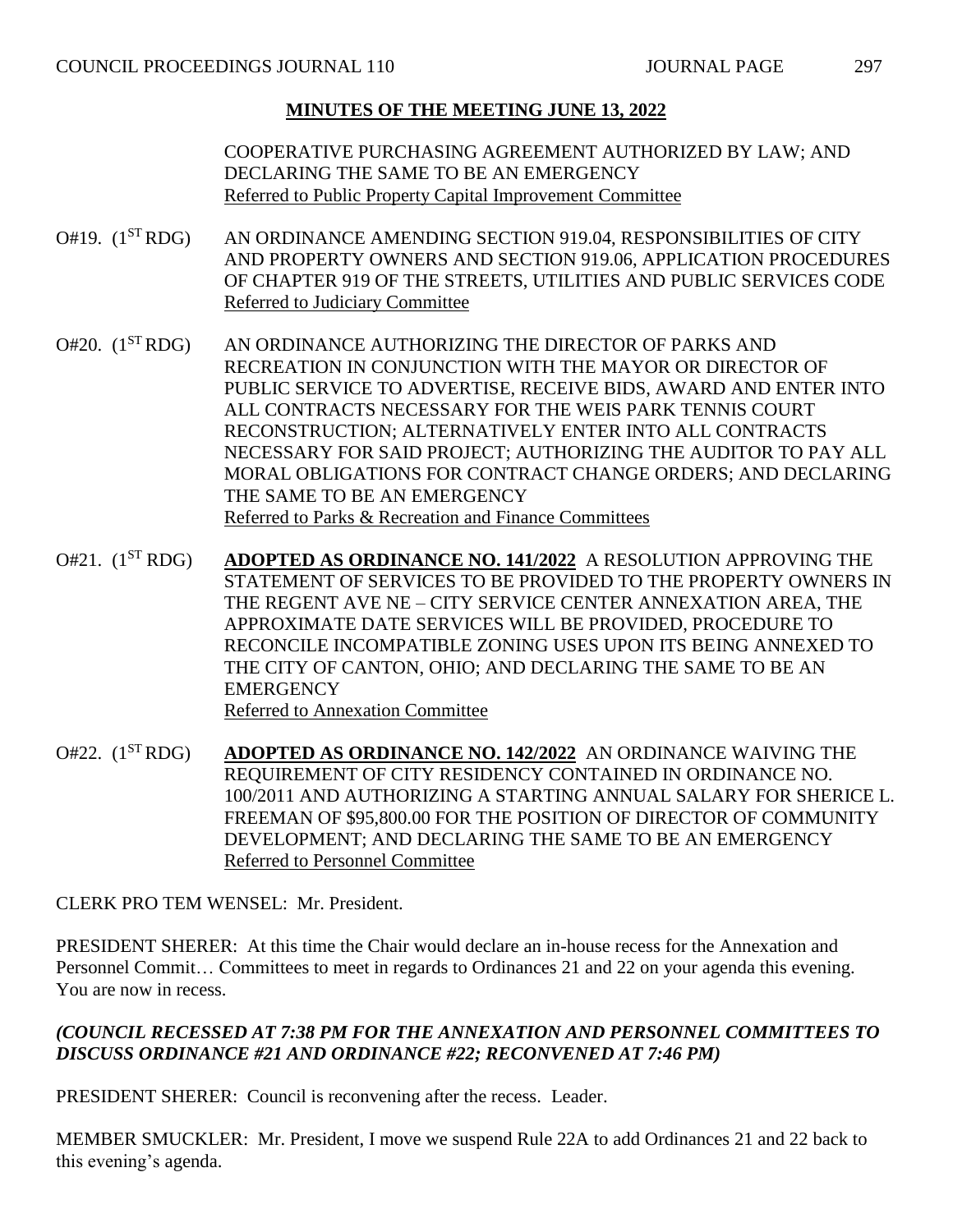MEMBER BABCOCK: Second.

PRESIDENT SHERER: It's been moved and seconded to suspend Rule 22A to place Ordinances 21 and 22 back on this evening's agenda. Are there any remarks? …Hearing none, roll call vote please.

## CLERK PRO TEM WENSEL: Twelve yeas, Mr. President.

PRESIDENT SHERER: The motion carries and Ordinances 21 and 22 are a legal part of your agenda, Leader.

MEMBER SMUCKLER: Mr. President, I move we adopt Ordinance num… I'm sorry. Mr. President, I move we suspend Statutory Rules of Ordinances 21 and 22.

MEMBER BABCOCK: Second.

PRESIDENT SHERER: It's been moved and seconded to suspend the Statutory Rules on Ordinances 21 and 22. Are there any remarks? …Hearing none, roll call vote please.

CLERK PRO TEM WENSEL: Twelve yeas, Mr. President.

PRESIDENT SHERER: You've heard the three readings, Leader.

MEMBER SMUCKLER: Mr. President, I move we adopt Ordinance #21.

MEMBER BABCOCK: Second.

PRESIDENT SHERER: It's been moved and seconded that you adopt Ordinance #21. Are there any remarks under this Ordinance? … Hearing none, roll call vote, please.

# NO REMARKS ROLL CALL 12 YEAS, 0 NAYS

CLERK PRO TEM WENSEL: Twelve yeas, Mr. President.

# **#21 ADOPTED AS ORDINANCE NO. 141/2022**

PRESIDENT SHERER: The motion carries and Ordinance #21 has been adopted. Leader.

MEMBER SMUCKLER: Mr. President, I move we adopt Ordinance #22.

MEMBER BABCOCK: Second.

PRESIDENT SHERER: It's been moved and seconded that you adopt Ordinance #22. Are there any remarks under this Ordinance? …Hearing none, roll call vote, please.

NO REMARKS ROLL CALL 12 YEAS, 0 NAYS

#### NO REMARKS ROLL CALL 12 YEAS, 0 NAYS

NO REMARKS ROLL CALL 12 YEAS, 0 NAYS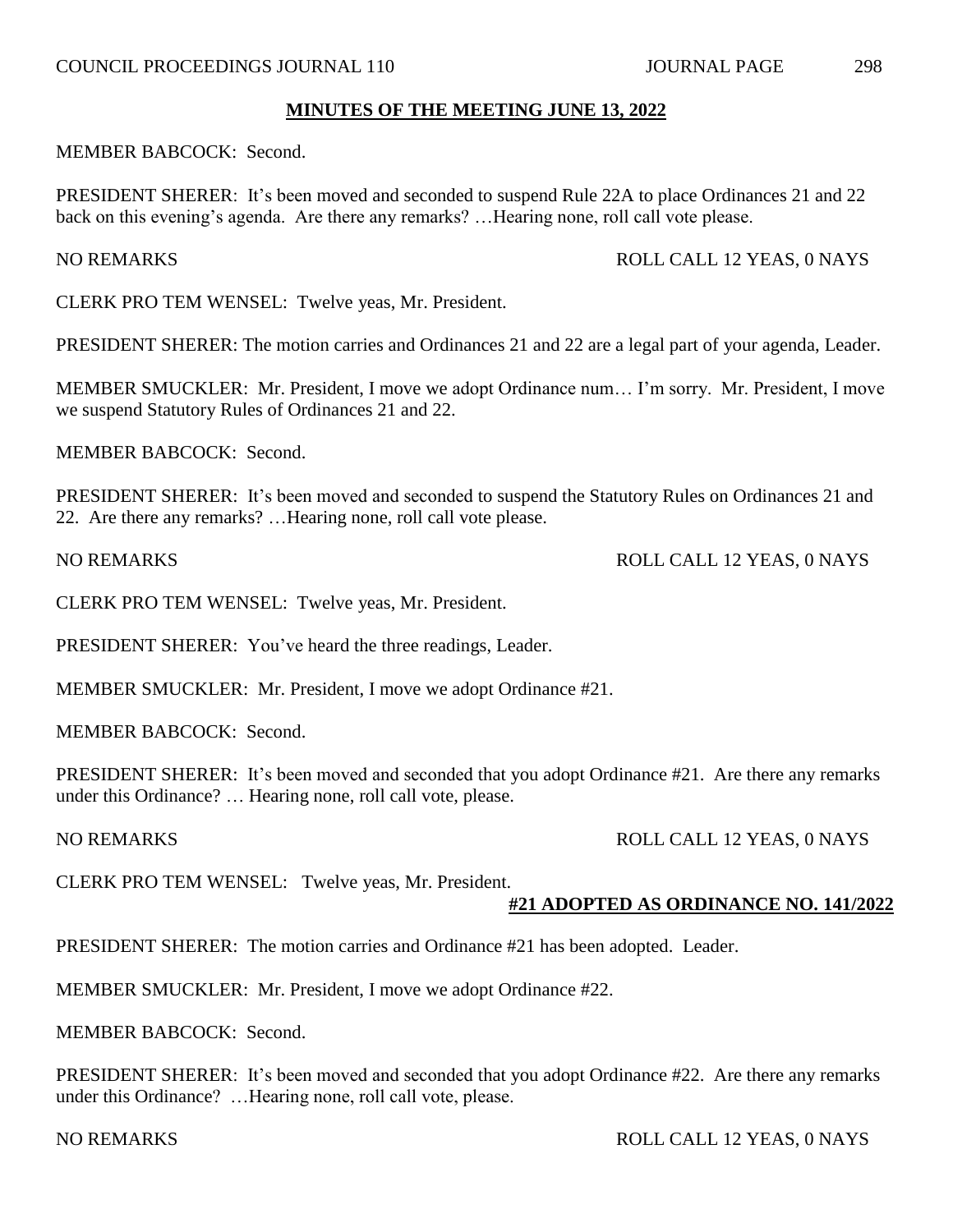CLERK WOOD: Twelve yeas, Mr. President.

# **#22 ADOPTED AS ORDINANCE NO. 142/2022**

PRESIDENT SHERER: The motion carries and Ordinance #22 is adopted. Ms. Freeman, I know you had a chance to introduce yourself, but would you like to say a few words real quick, if you wouldn't mind?

SHERICE FREEMAN: Uh, no. I'm just looking forward to being… uh, basically to assist the community as I've always done, it's just in a formal capacity. Um, I hear that I'm filling some big shoes, but I'm hoping that I will do pretty well of a job in servicing for the Director, Mr. Highman… for the Mayor and Mr. Highman. And I'm just looking forward to it. Thank you.

PRESIDENT SHERER: Well, we would like to welcome you, and from what I hear, I don't think you're gonna have a problem filling those shoes, girl. So…

SHERICE FREEMAN: Thank you.

PRESIDENT SHERER: Thank you, absolutely.

# **ORDINANCES & FORMAL RESOLUTIONS FOR SECOND READING**

PRESIDENT SHERER: Okay, we are now under Ordinances and Formal Resolutions for their Second Reading. Madam Clerk, will you please begin with Ordinance #23.

#### *NOTE: PRESIDENT SHERER CALLED UPON CLERK PRO TEM WENSEL TO READ ORDINANCES #23 THROUGH #27 FOR THEIR SECOND READING BY TITLE AS REQUIRED BY STATE LAW, AS FOLLOWS:*

- O#23.  $(2^{ND} RDG)$ AN ORDINANCE AUTHORIZING CANTON TO ANNEX THE TERRITORY KNOWN AS THE 4955 BROADWAY AVE. NE 2022 ANNEXATION AREA CONTAINING APPROXIMATELY 3.998 ACRES, MORE OR LESS; ASSIGNING SAID TERRITORY TO WARD 6 OF THE CITY; ZONING SAID TERRITORY AS I-1 LIGHT INDUSTRY; AND REQUIRING THE OWNER OF THE ANNEXED TERRITORY TO PROVIDE A BUFFER SEPARATING THE USE OF THE ANNEXED TERRITORY AND THE ADJACENT LAND REMAINING WITHIN THE TOWNSHIP; AND DECLARING THE SAME TO BE AN EMERGENCY
- O#24.  $(2^{ND} RDG)$ AN ORDINANCE AMENDING APPROPRIATION ORDINANCE NO. 68/2022; AND DECLARING THE SAME TO BE AN EMERGENCY (\$250,000.00 SUPP APPROP FR UNAPPROP BAL OF 2190 HOFV FUND TO 2190 861102 PACE FINANCING – OTHER) (SPECIAL ASSESSMENT FOR HOF VILLAGE HOTEL)
- O#25.  $(2^{ND} RDG)$ AN ORDINANCE AUTHORIZING THE AUDITOR TO CREATE THE 2405 ONEOHIO OPIOID FUND; AMENDING APPROPRIATION ORDINANCE NO. 68/2022; AND DECLARING THE SAME TO BE AN EMERGENCY (\$25,000.00 SUPP APPROP FR UNAPPROP BAL OF 2405 ONEOHIO OPIOID FUND TO 2405 200501 GENERAL GOVERNMENT SUPPORT ADMIN – OTHER) (OPIOID SETTLEMENT CASE)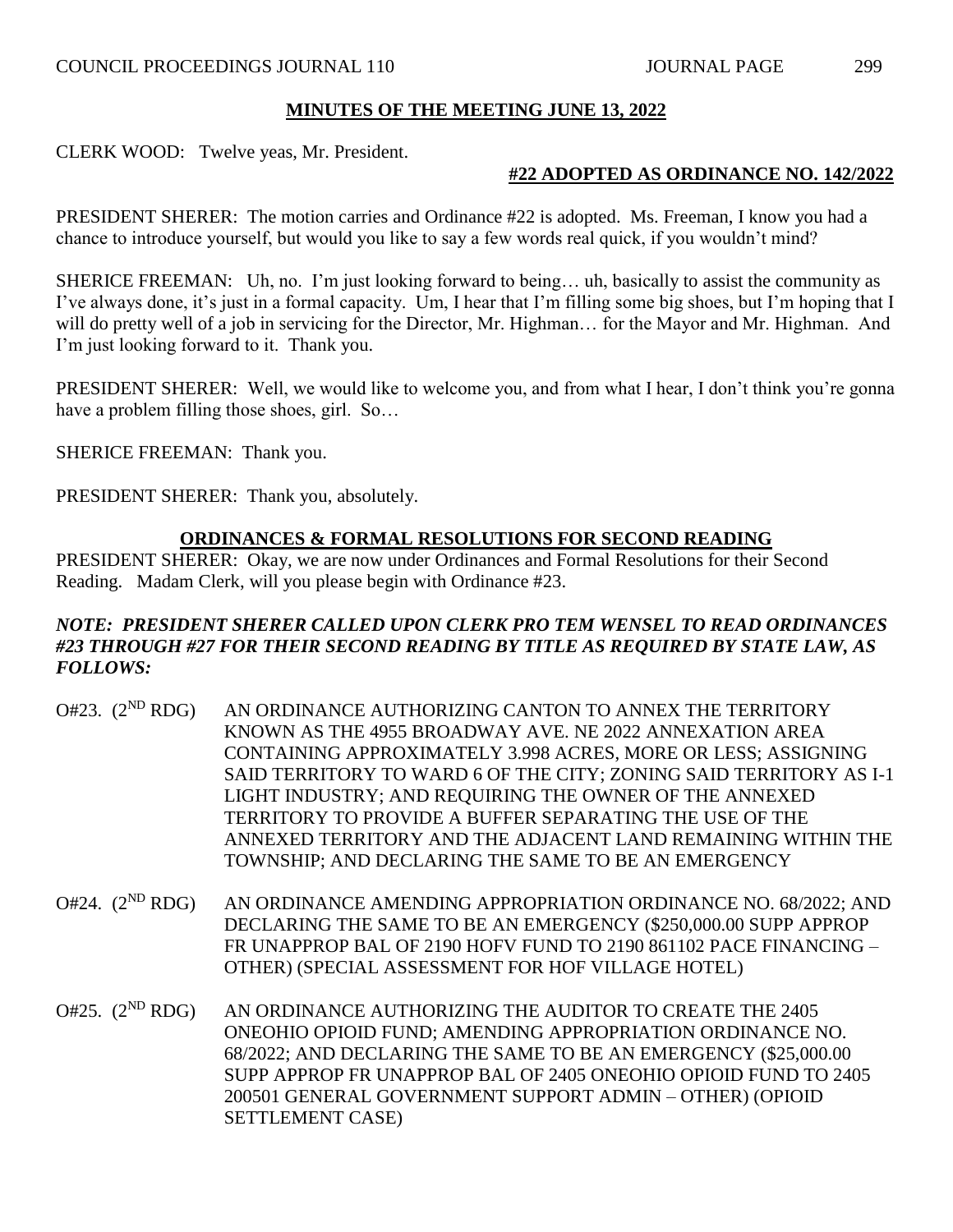O#26. (2<sup>ND</sup> RDG) AN ORDINANCE RETROACTIVELY AUTHORIZING THE APPROPRIATIONS IN FUND 2809 FOR THE AMERICAN RESCUE PLAN ACT BE BUDGETED AT THE FUND LEVEL TO JANUARY 1, 2022; AND DECLARING THE SAME TO BE AN **EMERGENCY** 

 $O#27.$   $(2^{ND}$  RDG) AN ORDINANCE AUTHORIZING THE MAYOR OR DIRECTOR OF PUBLIC SERVICE TO ENTER INTO CONTRACT WITH THE GREATER STARK COUNTY URBAN LEAGUE UTILIZING ARPA FUNDS IN AN AMOUNT NOT TO EXCEED \$574,341.39; AND DECLARING THE SAME TO BE AN EMERGENCY

CLERK PRO TEM WENSEL: Mr. President.

PRESIDENT SHERER: Thank you, Madam Clerk.

#### **ORDINANCES & FORMAL RESOLUTIONS FOR THIRD AND FINAL READING**

PRESIDENT SHERER: We are now under Ordinances and Formal Resolutions for their Third, Final Reading and Vote. Madam Clerk, would you please begin with Ordinance #28.

## *NOTE: PRESIDENT SHERER CALLED UPON CLERK PRO TEM WENSEL TO READ ORDINANCE #28 THROUGH ORDINANCE #32 FOR THEIR THIRD READING BY TITLE AS REQUIRED BY STATE LAW, AS FOLLOWS:*

O#28. (3rd RDG) **ADOPTED AS ORDINANCE NO. 143/2022** AN ORDINANCE AMENDING APPROPRIATION ORDINANCE NO. 68/2022; AND DECLARING THE SAME TO BE AN EMERGENCY (\$16,800.00 SUPP APPROP FR UNAPPROP BAL OF 2794 PROJ SAFE NEIGHBORHOOD GRANT FUND TO 2794 102001 POLICE ADMIN – ADV OUT) (RETURN OF ADVANCED MONEY TO GENERAL FUND)

PRESIDENT SHERER: Leader.

MEMBER SMUCKLER: Mr. President, I move we adopt Ordinance #28.

MEMBER BABCOCK: Second.

PRESIDENT SHERER: It's been moved and seconded to adopt Ordinance #28. Are there any remarks under this Ordinance? …Hearing none, roll call vote, please.

NO REMARKS ROLL CALL 12 YEAS, 0 NAYS

CLERK PRO TEM WENSEL: Twelve yeas, Mr. President.

#### **#28 ADOPTED AS ORDINANCE NO. 143/2022**

PRESIDENT SHERER: Motion carries and Ordinance #28 is adopted. Ordinance #29, please.

O#29. (3RD RDG) **ADOPTED AS ORDINANCE NO. 144/2022** AN ORDINANCE AMENDING APPROPRIATION ORDINANCE NO. 68/2022; AND DECLARING THE SAME TO BE AN EMERGENCY (\$58,756.00 SUPP APPROP FR UNAPPROP BAL OF 2793 US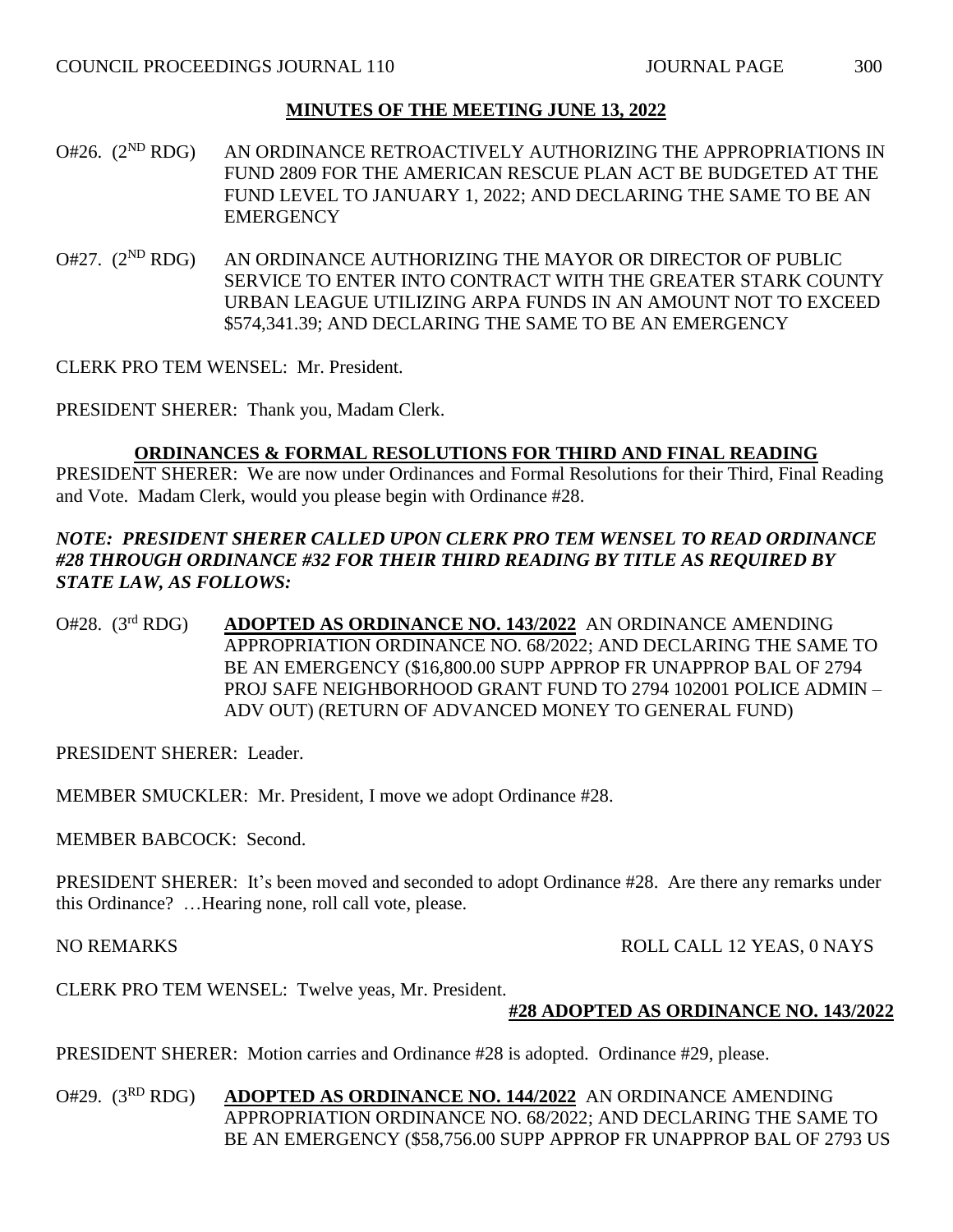#### DEPT JUST/BUREAU ASST FUND TO 2793 102001 POLICE ADMIN – ADV OUT) (RETURN OF ADVANCED MONEY TO GENERAL FUND)

PRESIDENT SHERER: Leader.

MEMBER SMUCKLER: Mr. President, I move we adopt Ordinance #29.

MEMBER BABCOCK: Second.

PRESIDENT SHERER: It's been moved and seconded to adopt Ordinance #29. Are there any remarks? …Hearing none, roll call vote, please.

NO REMARKS ROLL CALL 12 YEAS, 0 NAYS

CLERK PRO TEM WENSEL: Twelve yeas, Mr. President.

#### **#29 ADOPTED AS ORDINANCE NO. 144/2022**

PRESIDENT SHERER: Motion carries and Ordinance #29 is adopted. Ordinance #30, please.

O#30. (3RD RDG) **ADOPTED AS ORDINANCE NO. 145/2022** AN ORDINANCE AUTHORIZING THE MAYOR OR DIRECTOR OF PUBLIC SERVICE TO ADVERTISE, RECEIVE BIDS, AWARD AND ENTER INTO ALL CONTRACTS NECESSARY FOR THE PURCHASE OF ONE (1) FULL SIZE CARGO VAN, ONE (1) 4X4 HEAVY DUTY CHASSIS CAB, ONE (1) HEAVY DUTY CARGO BOX AND ONE (1) 4X4 SUV; OR TO ALTERNATIVELY PURCHASE SAID ITEMS PURSUANT TO ANY PROCUREMENT PROCESS AUTHORIZED BY LAW; AND DECLARING THE SAME TO BE AN EMERGENCY (WATER DEPT)

PRESIDENT SHERER: Leader.

MEMBER SMUCKLER: Mr. President, I move we adopt Ordinance #30.

MEMBER BABCOCK: Second.

PRESIDENT SHERER: It's been moved and seconded to adopt Ordinance #30. Are there any remarks under this Ordinance? …Hearing none, roll call vote, please.

NO REMARKS ROLL CALL 12 YEAS, 0 NAYS

CLERK PRO TEM WENSEL: Twelve yeas, Mr. President.

#### **#30 ADOPTED AS ORDINANCE NO. 145/2022**

PRESIDENT SHERER: Motion carries and Ordinance #30 is adopted. Ordinance #31, please.

O#31. (3RD RDG) **ADOPTED AS ORDINANCE NO. 146/2022** AN ORDINANCE AMENDING APPROPRIATION ORDINANCE NO. 68/2022; AND DECLARING THE SAME TO BE AN EMERGENCY (\$150,000.00 SUPP APPROP FR UNAPPROP BAL OF 5201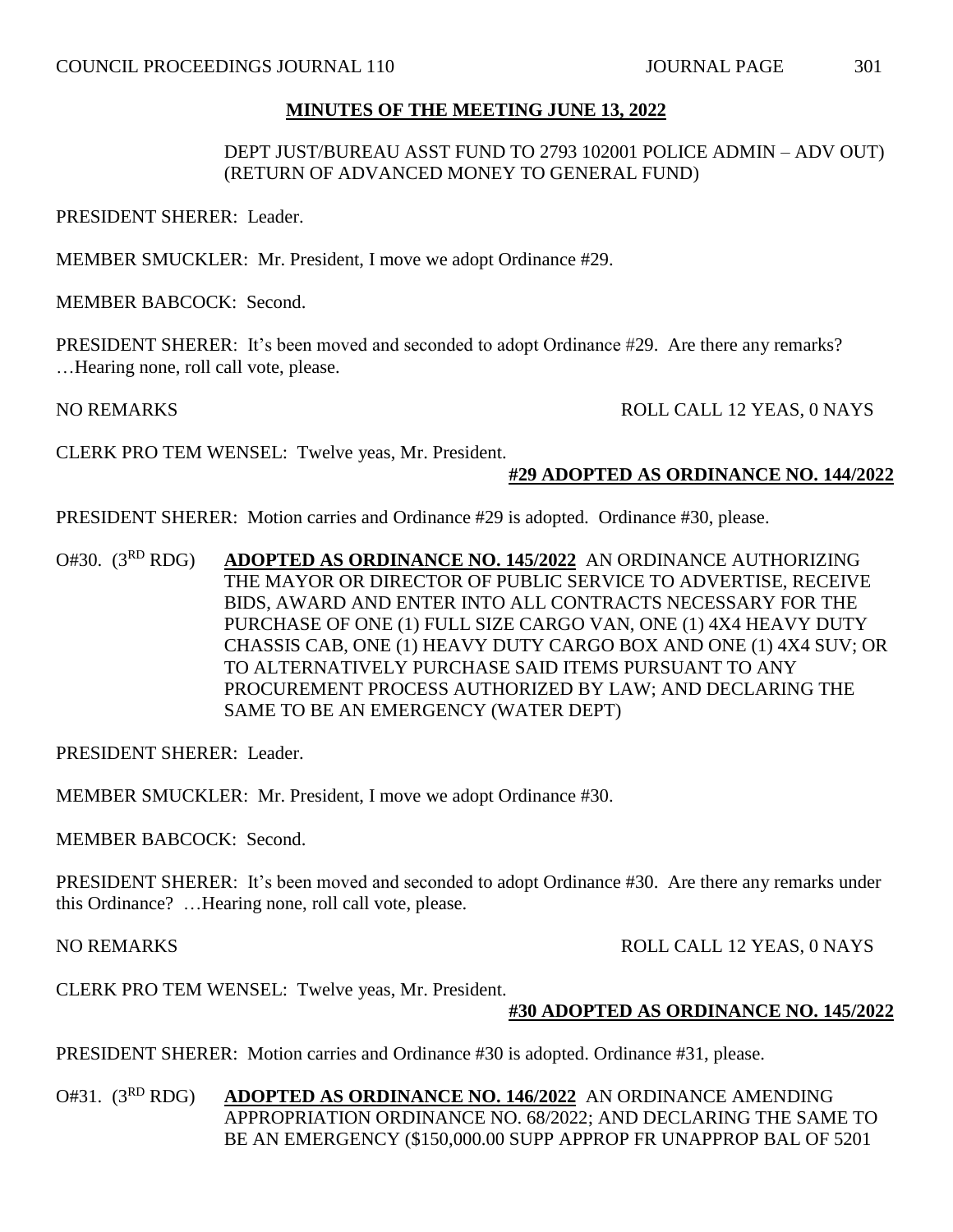## WATER FUND TO 5201 207022 – WATER DISTRIBUTION FUND – OTHER) (WATER PORTION OF HURSH PL NW ROADWAY AND WATER PROJ)

PRESIDENT SHERER: Leader.

MEMBER SMUCKLER: Mr. President, I move we adopt Ordinance #31.

MEMBER BABCOCK: Second.

PRESIDENT SHERER: It's been moved and seconded to adopt Ordinance #31. Are there any remarks under this Ordinance? …Hearing none, roll call vote, please.

NO REMARKS ROLL CALL 12 YEAS, 0 NAYS

CLERK PRO TEM WENSEL: Twelve yeas, Mr. President.

#### **#31 ADOPTED AS ORDINANCE NO. 146/2022**

PRESIDENT SHERER: Motion carries and Ordinance #31 is adopted. Ordinance #32, please.

O#32. (3RD RDG) **ADOPTED AS ORDINANCE NO. 147/2022**: AN ORDINANCE AUTHORIZING THE MAYOR OR DIRECTOR OF PUBLIC SERVICE TO ENTER INTO AN ENTERPRISE ZONE AGREEMENT WITH B&T ASSOCIATES, LLC AND TERYDON INCORPORATED TO PROVIDE A REAL PROPERTY TAX EXEMPTION; AUTHORIZING THE AUDITOR TO MAKE PAYMENTS TO THE CANTON CITY SCHOOL BOARD OF EDUCATION AS REQUIRED TO BE PAID PURSUANT TO SECTION 5709.82(C) OF THE REVISED CODE; AND DECLARING THE SAME TO BE AN EMERGENCY (PURCH OF AEP BILLING CTR @  $420 \, 4$ <sup>TH</sup> ST SW)

PRESIDENT SHERER: Leader.

MEMBER SMUCKLER: Mr. President, I move we adopt Ordinance #32.

MEMBER BABCOCK: Second.

PRESIDENT SHERER: It's been moved and seconded to adopt Ordinance #32. Are there any remarks? …Hearing none, roll call vote, please.

NO REMARKS ROLL CALL 12 YEAS, 0 NAYS

CLERK PRO TEM WENSEL: Twelve yeas, Mr. President.

#### **#32 ADOPTED AS ORDINANCE NO. 147/2022**

PRESIDENT SHERER: Motion carries and Ordinance #32 is adopted.

#### **ANNOUNCEMENT OF COMMITTEE MEETINGS**

PRESIDENT SHERER: We are now under Announcement of Committee Meetings. Our next meeting day will be June 27th and I believe Committee starts at 6:30?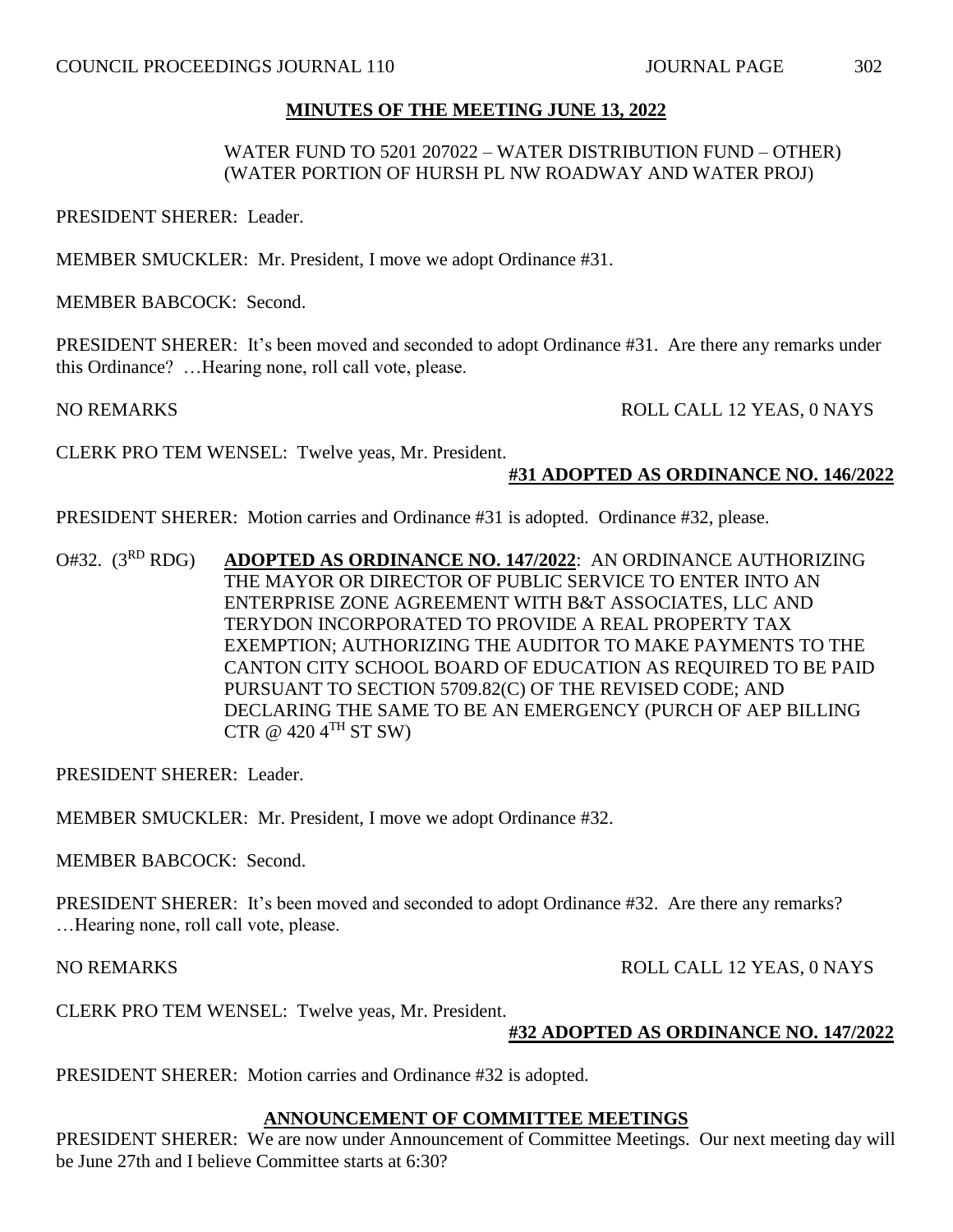- CLERK PRO TEM WENSEL: Right.
- PRESIDENT SHERER: Okay.
- MEMBER HAWK: Mr. President.
- PRESIDENT SHERER: Member Hawk.
- MEMBER HAWK: Finance Committee will meet Monday, June  $27<sup>th</sup>$  at 7... 6:30 PM. Thank you.
- PRESIDENT SHERER: Thank you, Member Hawk.
- MEMBER SCAGLIONE: Mr. President.
- MEMBER HALL: Mr. Pres…
- PRESIDENT SHERER: Member Hall.
- MEMBER HALL: Mr. President, Community & Economic Development, same time, same place.
- PRESIDENT SHERER: Thank you, Member Hall. Member Giavasis.
- MEMBER GIAVASIS: Mr. President, the Judiciary Committee will meet same time, same place.
- PRESIDENT SHERER: Thank you, Member Giavasis.
- MEMBER SCAGLIONE: Mr. President.
- PRESIDENT SHERER: I don't think you're on the list, are you? Okay, Member Scaglione. (*Chuckles*)
- MEMBER SCAGLIONE: Public Property Capital Improve… Improvement will meet same time, same place.
- PRESIDENT SHERER: Thank you, Member Scaglione.
- MEMBER MORRIS: Mr. President…
- PRESIDENT SHERER: Member…
- MEMBER MORRIS: Parks & Rec will meet same time, same place.
- PRESIDENT SHERER: Thank you, Member Morris.

#### **MISCELLANEOUS BUSINESS**

PRESIDENT SHERER: We are now under Miscellaneous Business. Is there any Miscellaneous Business for this evening?

SAFETY DIRECTOR PERRY: Mr. President.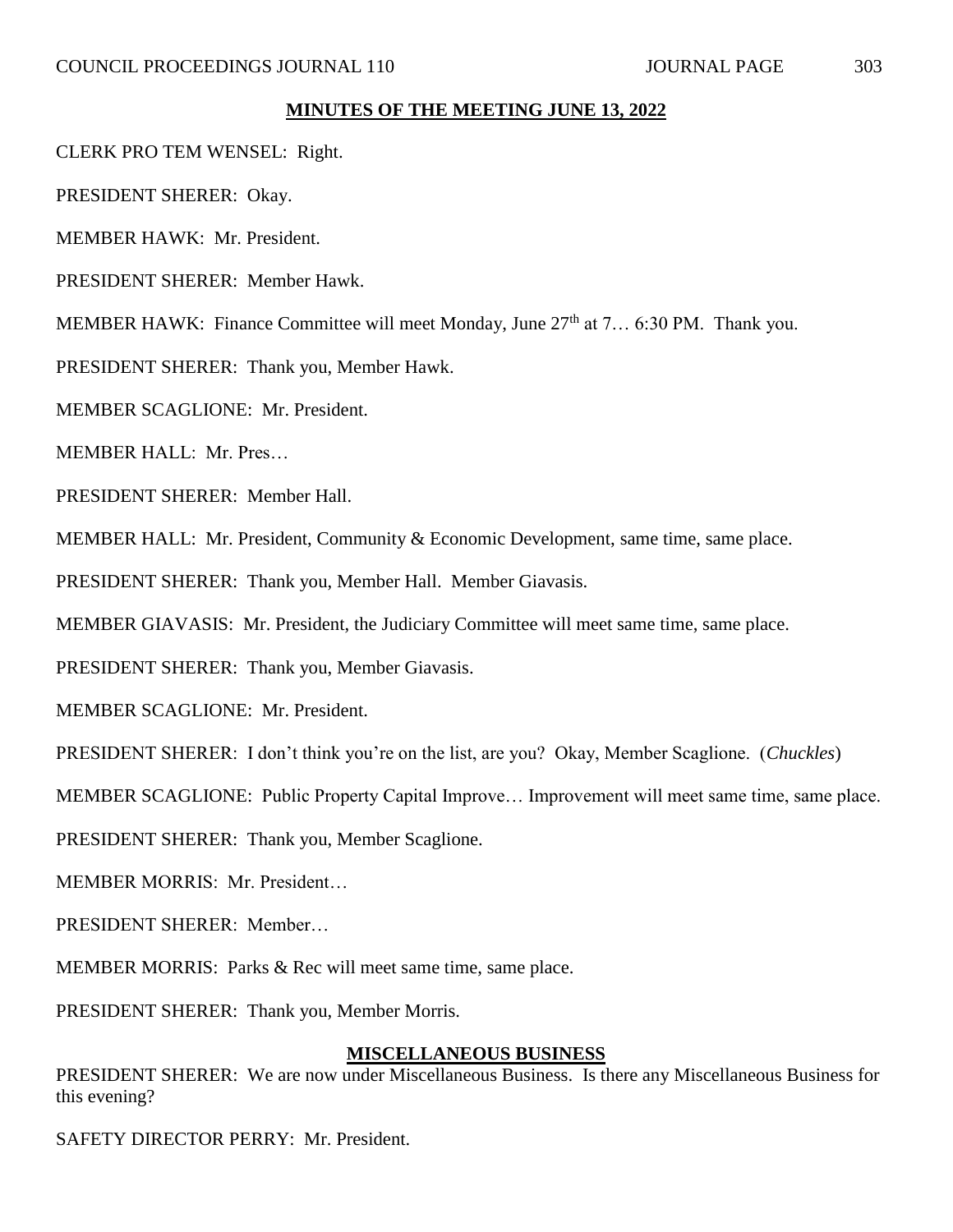PRESIDENT SHERER: Safety Director.

SAFETY DIRECTORY PERRY: Mr. President and Members of Council… um, the Canton Police Department in conjunction with the Canton Fire Department, the Stark County Prosecutor's Office and our Parks and Recreation Department has scheduled some various community events throughout the summer. The first one is gonna take place on Wednesday, June 22<sup>nd</sup>. Um, the theme is We Believe in Canton, so we'd like for you to join them on Wednesday, June  $22<sup>nd</sup>$  at Crenshaw Park, 1500 Sherrick Road, which is in what ward?

MEMBER SMITH: Ward 4.

SAFETY DIRECTOR PERRY: And it'll be at 3:00 PM and it's free and open to the public. Um, they'll have fire trucks, free food, games and ice cream trucks and things of that nature for the community. Thank you.

PRESIDENT SHERER: Thank you, Safety Director. Is there any other Miscellaneous Business for this evening?

MEMBER FERGUSON: Mr. President.

PRESIDENT SHERER: Member Ferguson.

MEMBER FERGUSON: Uh, we have a tour of Aultman Cancer Center next Monday night at 5:30. You will be receiving emails about where to park, and there will be people meet you and take you over to the Cancer Center.

PRESIDENT SHERER: Thank you, Member Ferguson.

MEMBER MORRIS: Mr. President.

PRESIDENT SHERER: Member Morris.

MEMBER MORRIS: Just a reminder, work session Wednesday, June 15<sup>th</sup> at 6:00 PM in Council Chambers for Park & Rec.

PRESIDENT SHERER: Thank you, Member Morris. Member Kimbrough.

MEMBER KIMBROUGH: Oh, just to remind everyone that the Juneteenth Festival is gonna be at Nimisilla Park on the 18<sup>th</sup> and the 19<sup>th</sup>. And that's (*inaudible*).

PRESIDENT SHERER: Thank you, Member Kimbrough. Leader.

MEMBER SMUCKLER: Yeah, first… um, Member Kimbrough and… um, what was the other one scheduled for... for... please have the Clerk send out reminders to everybody. I'm not sure who's getting what, but sometimes it's better on a text message to all the phones, so everybody remembers what's.. uh, day these are, the time they are and the place they are so we can all be there, those of us that can make it in attendance. Number two, I'd like to recognize someone else here who helped me today. Um, when you walk through life, you get to wear many hats, and one of my other hats is President of the Ex-Newsboys. For those of you that don't know, we raised money for kids to be clothed in school, and I met a guy named Larry Leno, sitting out there, and Larry pressed me real hard to get… find someway to get Joe down here and it worked out real well.